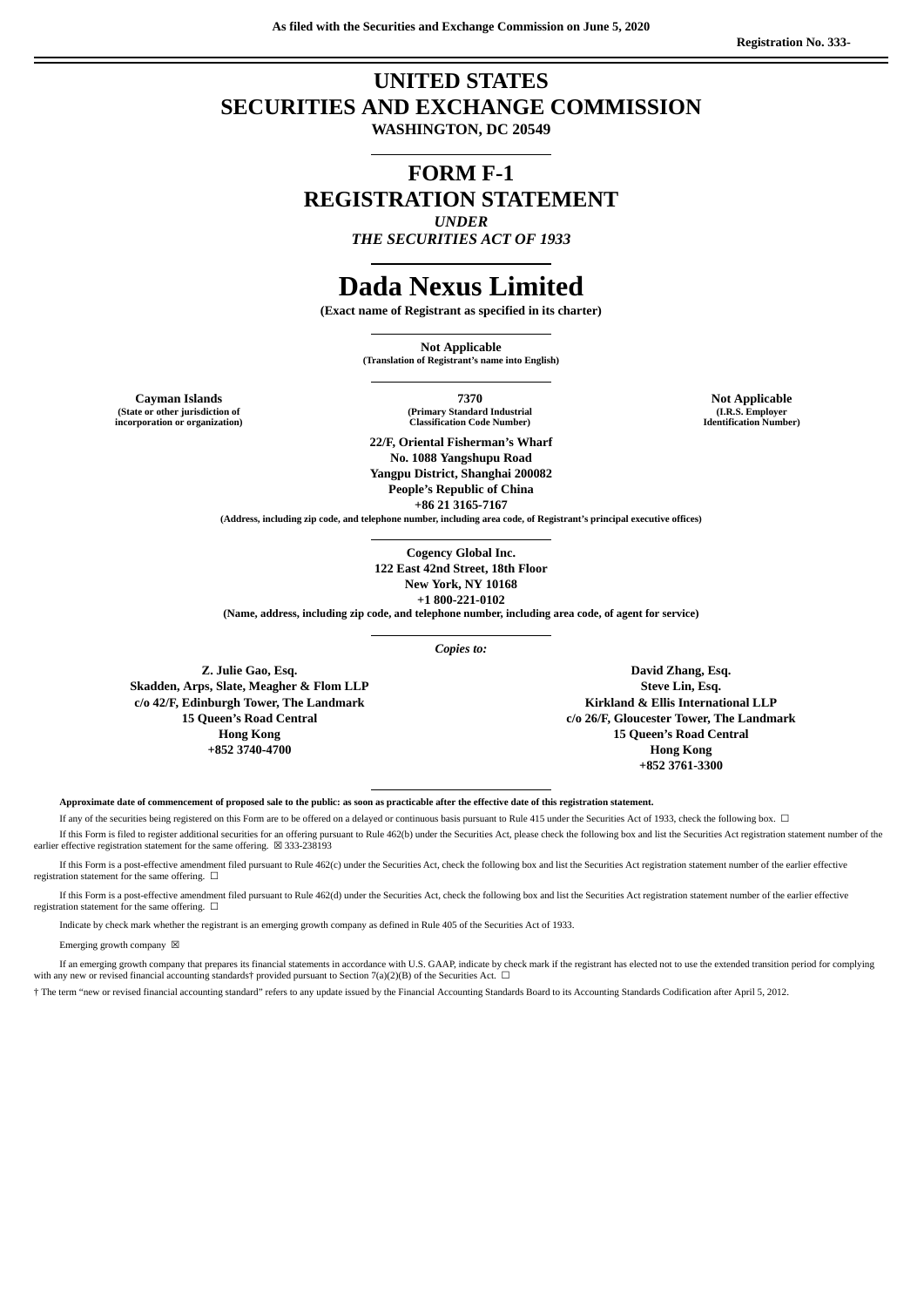### **CALCULATION OF REGISTRATION FEE**

|                                                    |               | Proposed           | Proposed          |                  |
|----------------------------------------------------|---------------|--------------------|-------------------|------------------|
|                                                    |               | maximum            | maximum           |                  |
| Title of each class of                             | Amount to be  | offering           | aggregate         | Amount of        |
| securities to be registered                        | registered(2) | price per share(3) | offering price(3) | registration fee |
| Ordinary Shares, par value US\$0,0001 per share(1) | 16,100,000    | \$4.00             | \$64,400,000      | \$8.359          |

American depositary shares issuable upon deposit of ordinary shares registered hereby have been registered under a separate registration statement on Form F-6 (Registration No. 333-238826). Each American<br>depositary share r

The registration statement shall become effective upon filing with the Securities and Exchange Commission in accordance with Rule 462(b) under the Securities Act of 1933, as amended.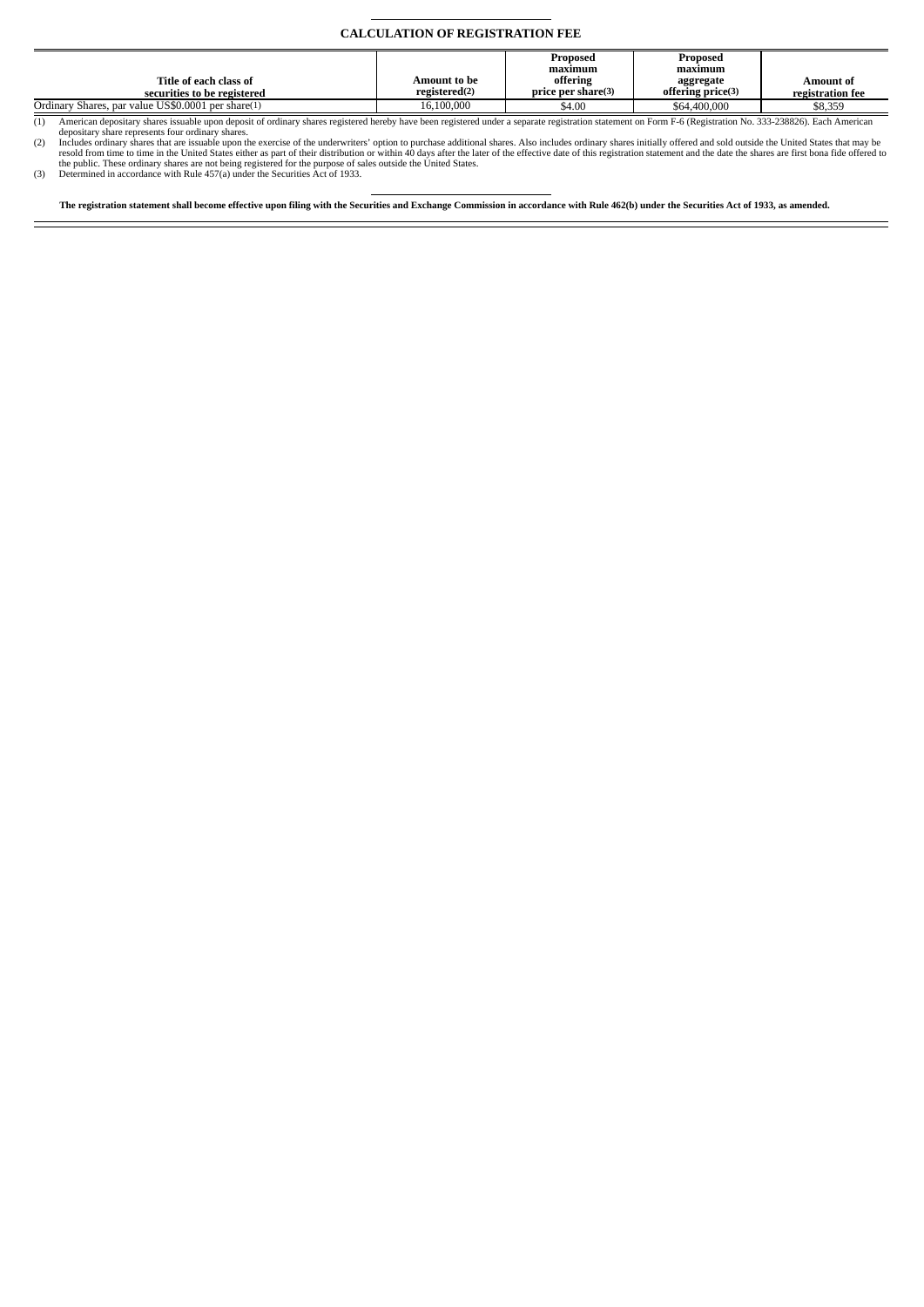# **EXPLANATORY NOTE**

This Registration Statement is being filed pursuant to Rule 462(b) and General Instruction V to Form F-1, both promulgated under the Securities Act of 1933, as amended. The contents of the Registration Statement on Form F-1 (File No. 333-238193) initially filed by Dada Nexus Limited. (the "Company") with the United States Securities and Exchange Commission (the "Commission") on May 12, 2020, which was declared effective by the Commission on June 4, 2020, including all amendments, supplements and exhibits thereto and each of the documents filed by the Company with the Commission and incorporated or deemed to be incorporated therein, are incorporated herein by reference.

The required opinions and consents are listed on an Exhibit Index attached hereto.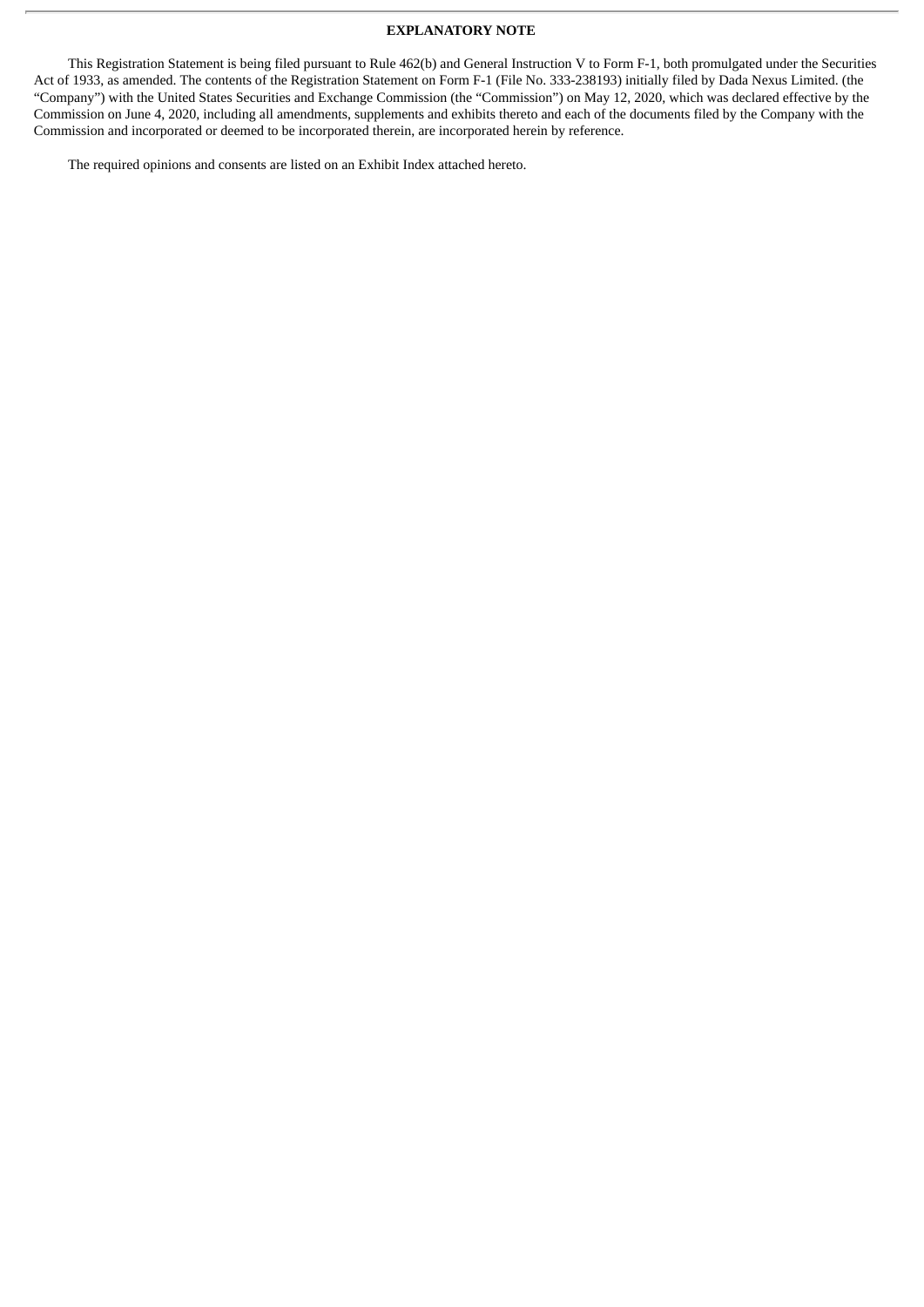# **Dada Nexus Limited**

| Exhibit<br>Number | <b>Description of Document</b>                                                                                                                                                                                                      |  |  |
|-------------------|-------------------------------------------------------------------------------------------------------------------------------------------------------------------------------------------------------------------------------------|--|--|
| 5.1               | Opinion of Maples and Calder (Hong Kong) LLP regarding the validity of the ordinary shares being registered                                                                                                                         |  |  |
| 23.1              | Consent of Deloitte Touche Tohmatsu Certified Public Accountants LLP, an independent registered public accounting firm                                                                                                              |  |  |
| 23.2              | Consent of Maples and Calder (Hong Kong) LLP (included in Exhibit 5.1)                                                                                                                                                              |  |  |
| 24.1              | Powers of Attorney (incorporated by reference to Exhibit 24.1 to the Registration Statement on Form F-1 of Dada Nexus Limited (File<br>No. 333-238193) initially filed with the Securities and Exchange Commission on May 12, 2020) |  |  |

# **Exhibit Index**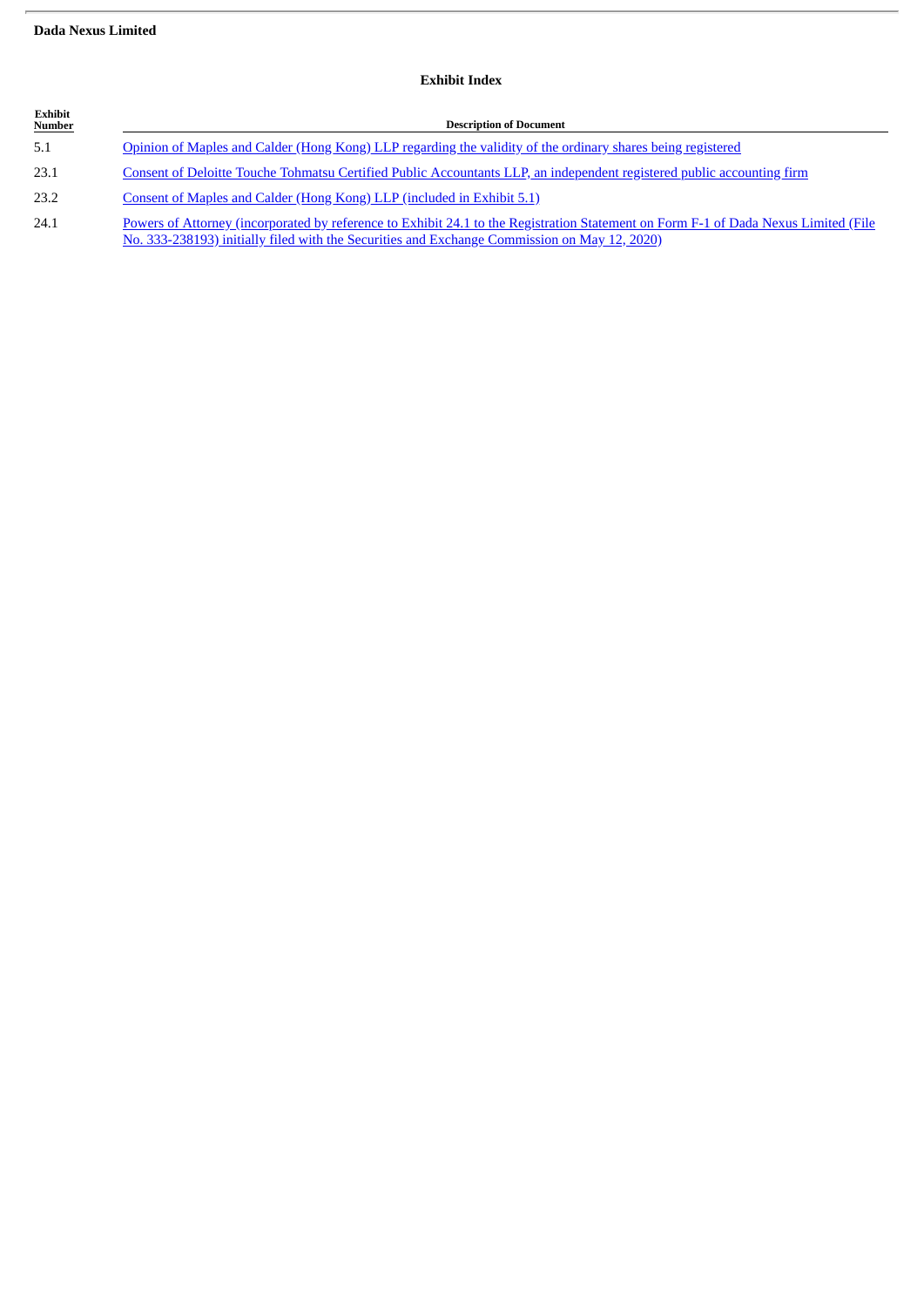### **SIGNATURES**

Pursuant to the requirements of the Securities Act of 1933, as amended, the registrant certifies that it has reasonable grounds to believe that it meets all of the requirements for filing on Form F-1 and has duly caused this registration statement to be signed on its behalf by the undersigned, thereunto duly authorized, in Shanghai, China, on June 5, 2020.

Dada Nexus Limited

By: /s/ Philip Jiaqi Kuai

Name: Philip Jiaqi Kuai Title: Chairman of the Board of Directors and Chief Executive Officer

Pursuant to the requirements of the Securities Act of 1933, as amended, this Registration Statement has been signed by the following persons in the capacities indicated on June 5, 2020.

| Signature                        | Title                                                                                                  |  |
|----------------------------------|--------------------------------------------------------------------------------------------------------|--|
| /s/ Philip Jiaqi Kuai            |                                                                                                        |  |
| Philip Jiaqi Kuai                | Chairman of the Board of Directors and Chief Executive Officer (Principal<br><b>Executive Officer)</b> |  |
| $\ast$                           |                                                                                                        |  |
| Zhenhui Wang                     | Director                                                                                               |  |
| $\ast$                           |                                                                                                        |  |
| Sandy Ran Xu                     | Director                                                                                               |  |
| $\ast$                           |                                                                                                        |  |
| Christina Xiaojing Zhu           | Director                                                                                               |  |
| $\ast$                           |                                                                                                        |  |
| Kui Zhou                         | Director                                                                                               |  |
| /s/ Beck Zhaoming Chen           |                                                                                                        |  |
| Beck Zhaoming Chen               | Chief Financial Officer (Principal Financial and Accounting Officer)                                   |  |
| /s/ Philip Jiaqi Kuai<br>$*$ By: |                                                                                                        |  |
|                                  |                                                                                                        |  |

Name: Philip Jiaqi Kuai Attorney-in-fact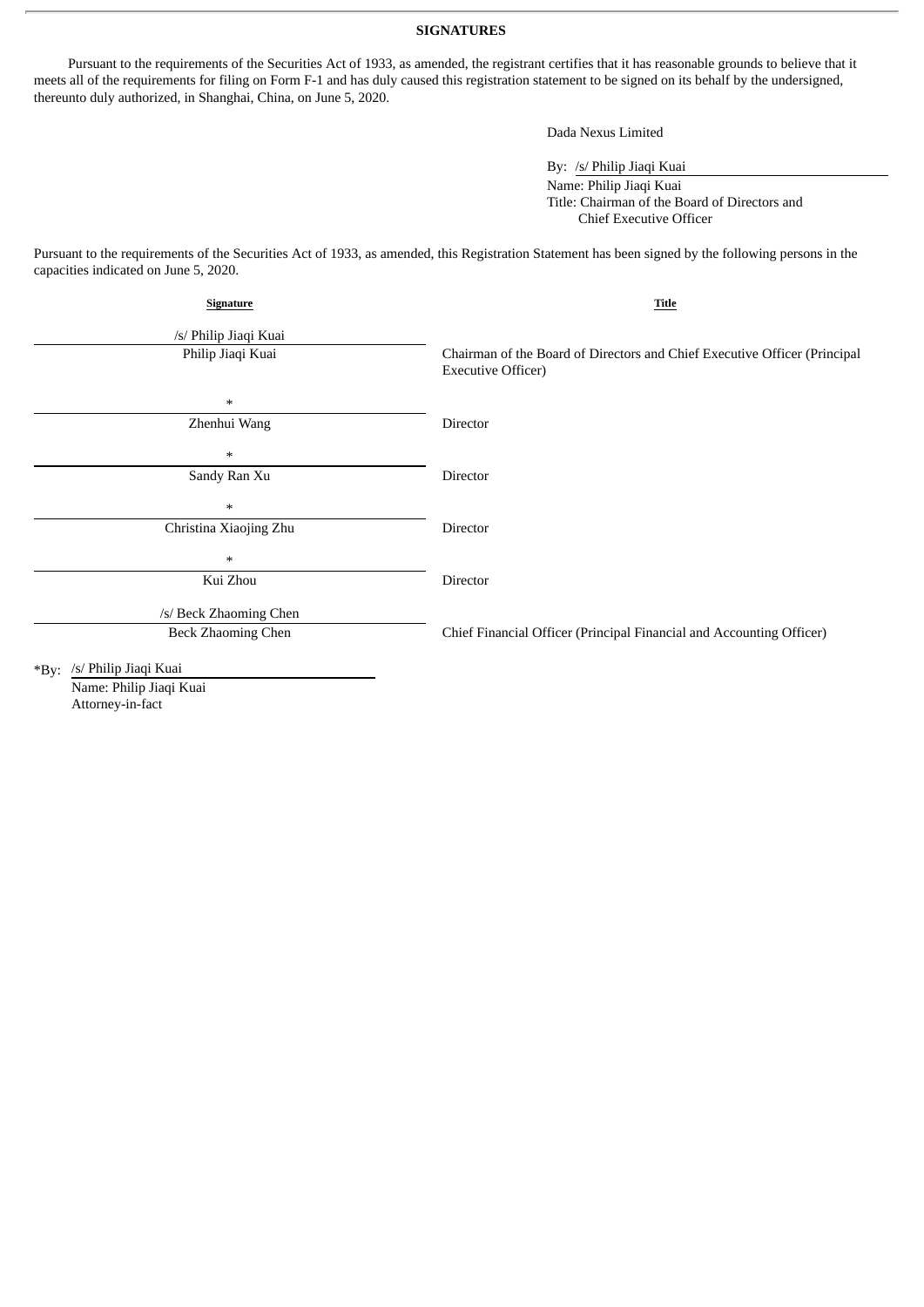# **SIGNATURE OF AUTHORIZED REPRESENTATIVE IN THE UNITED STATES**

Pursuant to the Securities Act of 1933, the undersigned, the duly authorized representative in the United States of Dada Nexus Limited has signed this registration statement or amendment thereto in New York on June 5, 2020.

Authorized U.S. Representative

By: /s/ Colleen A. De Vries

Name: Colleen A. De Vries Title: Senior Vice President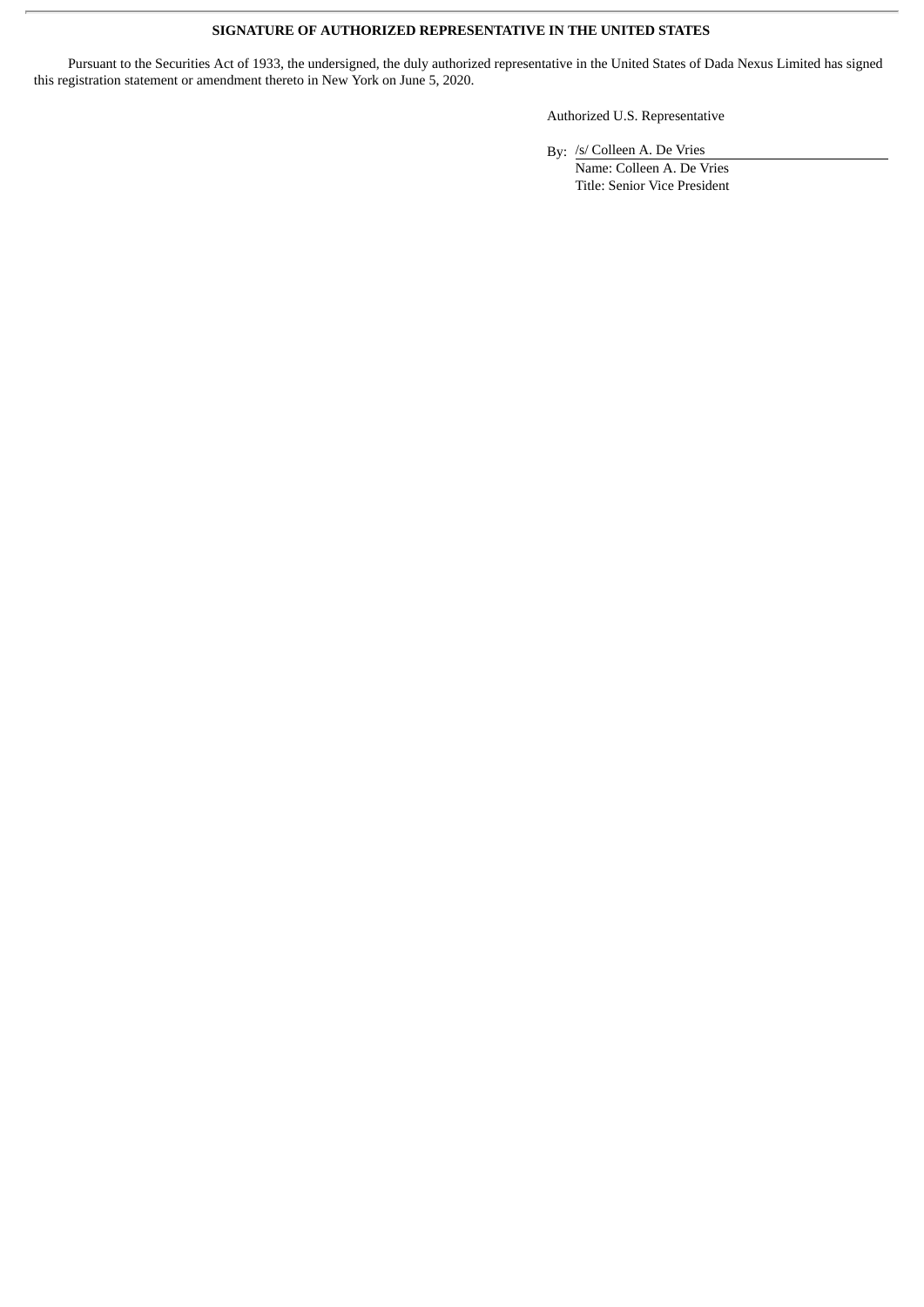<span id="page-6-0"></span>Dada Nexus Limited 22/F, Oriental Fisherman's Wharf No. 1088 Yangshupu Road Yangpu District, Shanghai 200082 People's Republic of China

5 June 2020

### **Dada Nexus Limited**

We have acted as Cayman Islands legal advisers to Dada Nexus Limited (the "**Company**") in connection with the Company's registration statement on Form F-1, including all amendments or supplements thereto (the "**Registration Statement**"), filed with the Securities and Exchange Commission under the U.S. Securities Act of 1933, as amended to date, and the related registration statement filed pursuant to Rule 462(b) of the U.S. Securities Act of 1933, as amended (the "**Rule 462(b) Registration Statement**"), relating to the offering by the Company of certain American depositary shares (the "**ADSs**") representing the Company's ordinary shares of par value US\$0.0001 each (the "**Shares**").

We are furnishing this opinion as Exhibits 5.1 and 23.2 to the Rule 462(b) Registration Statement.

#### **1 Documents Reviewed**

For the purposes of this opinion letter, we have reviewed only originals, copies or final drafts of the following documents:

- 1.1 The certificate of incorporation of the Company dated 8 July 2014 issued by the Registrar of Companies in the Cayman Islands.
- 1.2 The seventh amended and restated memorandum and articles of association of the Company as adopted by a special resolution passed on 8 August 2018 (the "**Pre-IPO Memorandum and Articles**").
- 1.3 The eighth amended and restated memorandum and articles of association of the Company as conditionally adopted by a special resolution passed on 6 May 2020 and effective immediately prior to the completion of the Company's initial public offering of the ADSs representing the Shares (the "**IPO Memorandum and Articles**").
- 1.4 The written resolutions of the board of directors of the Company dated 6 May 2020 (the "**First Directors Resolutions**") and 31 May 2020 (the "**Second Directors Resolution**", together with the First Directors Resolutions, the "**Directors Resolutions**").
- 1.5 The written resolutions of the shareholders of the Company dated 6 May 2020 and 31 May 2020 (the "**Shareholders Resolutions**").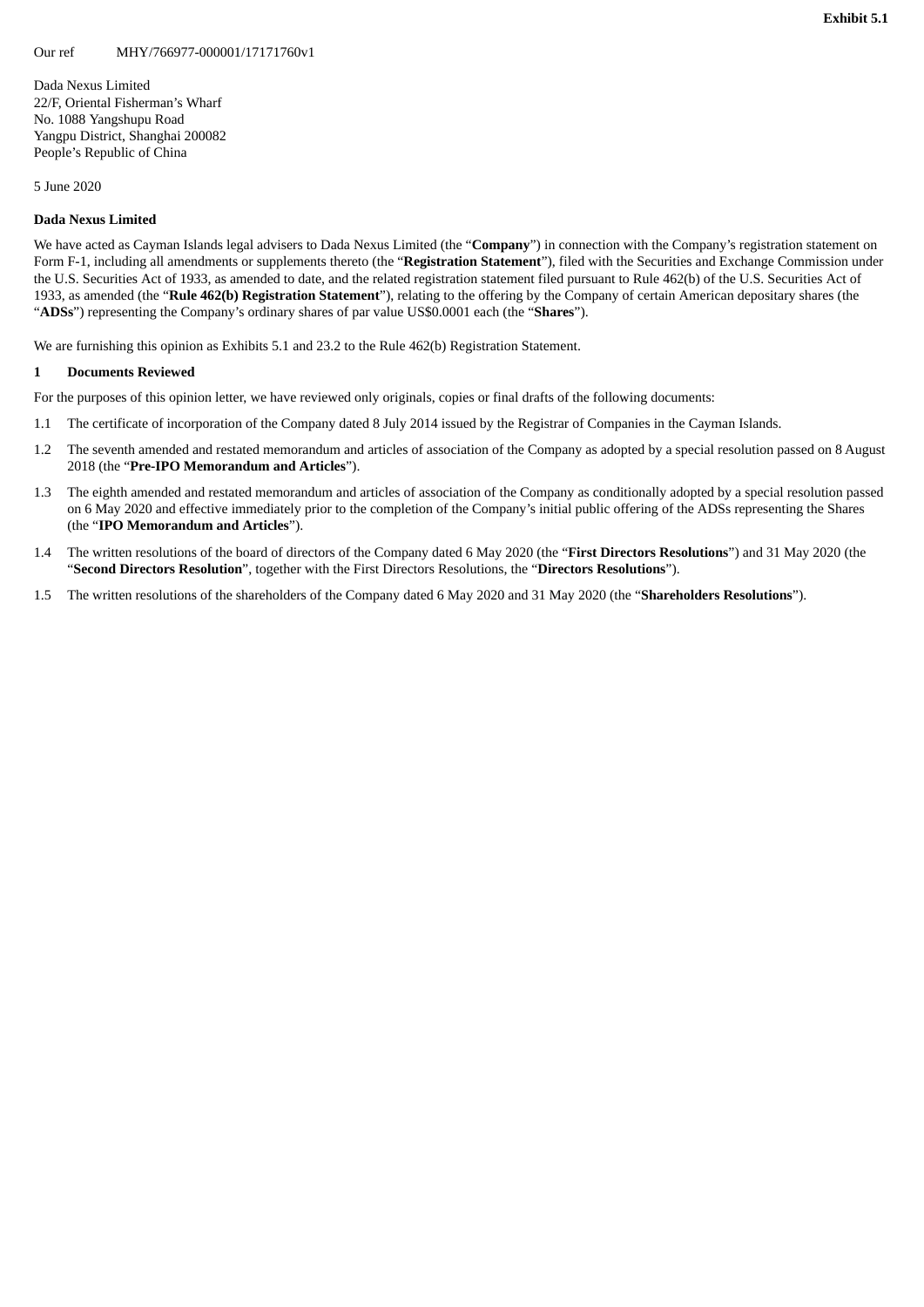- 1.6 A certificate from a director of the Company, a copy of which is attached hereto (the "**Director's Certificate**").
- 1.7 A certificate of good standing dated 12 May 2020, issued by the Registrar of Companies in the Cayman Islands (the "**Certificate of Good Standing**").
- 1.8 The Registration Statement.

# **2 Assumptions**

The following opinions are given only as to, and based on, circumstances and matters of fact existing and known to us on the date of this opinion letter. These opinions only relate to the laws of the Cayman Islands which are in force on the date of this opinion letter. In giving these opinions we have relied (without further verification) upon the completeness and accuracy, as of the date of this opinion letter, of the Director's Certificate and the Certificate of Good Standing. We have also relied upon the following assumptions, which we have not independently verified:

- 2.1 Copies of documents, conformed copies or drafts of documents provided to us are true and complete copies of, or in the final forms of, the originals.
- 2.2 All signatures, initials and seals are genuine.
- 2.3 There is nothing under any law (other than the law of the Cayman Islands), which would or might affect the opinions set out below.
- 2.4 There is nothing contained in the minute book or corporate record of the Company (which we have not inspected) which would or might affect the opinions set out below.

## **3 Opinion**

Based upon the foregoing and subject to the qualifications set out below and having regard to such legal considerations as we deem relevant, we are of the opinion that:

- 3.1 The Company has been duly incorporated as an exempted company with limited liability and is validly existing and in good standing with the Registrar of Companies under the laws of the Cayman Islands.
- 3.2 The authorised share capital of the Company, with effect immediately prior to the completion of the Company's initial public offering of the ADSs representing the Shares, will be US\$200,000 divided into 2,000,000,000 shares of a par value of US\$0.0001 each.
- 3.3 The allotment and issue of the Shares have been duly authorised and when allotted, issued and paid for as contemplated in the Registration Statement, the Shares will be legally allotted and issued, fully paid and non-assessable. As a matter of Cayman law, a share is only issued when it has been entered in the register of members (shareholders).
- 3.4 The statements under the caption "Taxation" in the prospectus forming part of the Registration Statement, to the extent that they constitute statements of Cayman Islands law, are accurate in all material respects and that such statements constitute our opinion.

2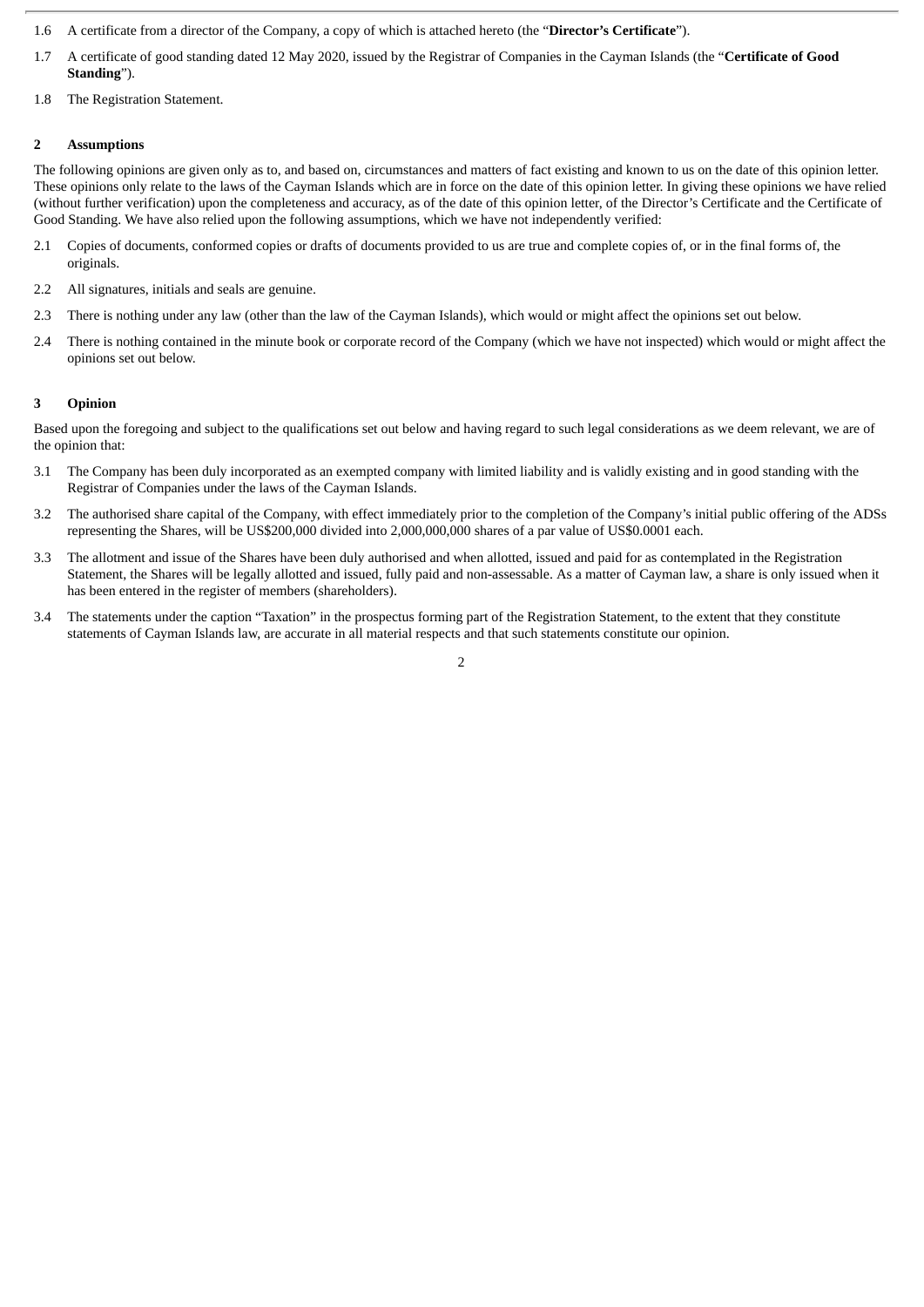# **4 Qualifications**

In this opinion letter the phrase "non-assessable" means, with respect to shares in the Company, that a shareholder shall not, solely by virtue of its status as a shareholder, be liable for additional assessments or calls on the shares by the Company or its creditors (except in exceptional circumstances, such as involving fraud, the establishment of an agency relationship or an illegal or improper purpose or other circumstances in which a court may be prepared to pierce or lift the corporate veil).

Except as specifically stated herein, we make no comment with respect to any representations and warranties which may be made by or with respect to the Company in any of the documents or instruments cited in this opinion or otherwise with respect to the commercial terms of the transactions the subject of this opinion.

We hereby consent to the filing of this opinion as an exhibit to the Registration Statement and to the reference to our name under the headings "Enforceability of Civil Liabilities", "Taxation" and "Legal Matters" and elsewhere in the prospectus included in the Registration Statement. In giving such consent, we do not thereby admit that we come within the category of persons whose consent is required under Section 7 of the U.S. Securities Act of 1933, as amended, or the Rules and Regulations of the Commission thereunder.

Yours faithfully

/s/ Maples and Calder (Hong Kong) LLP Maples and Calder (Hong Kong) LLP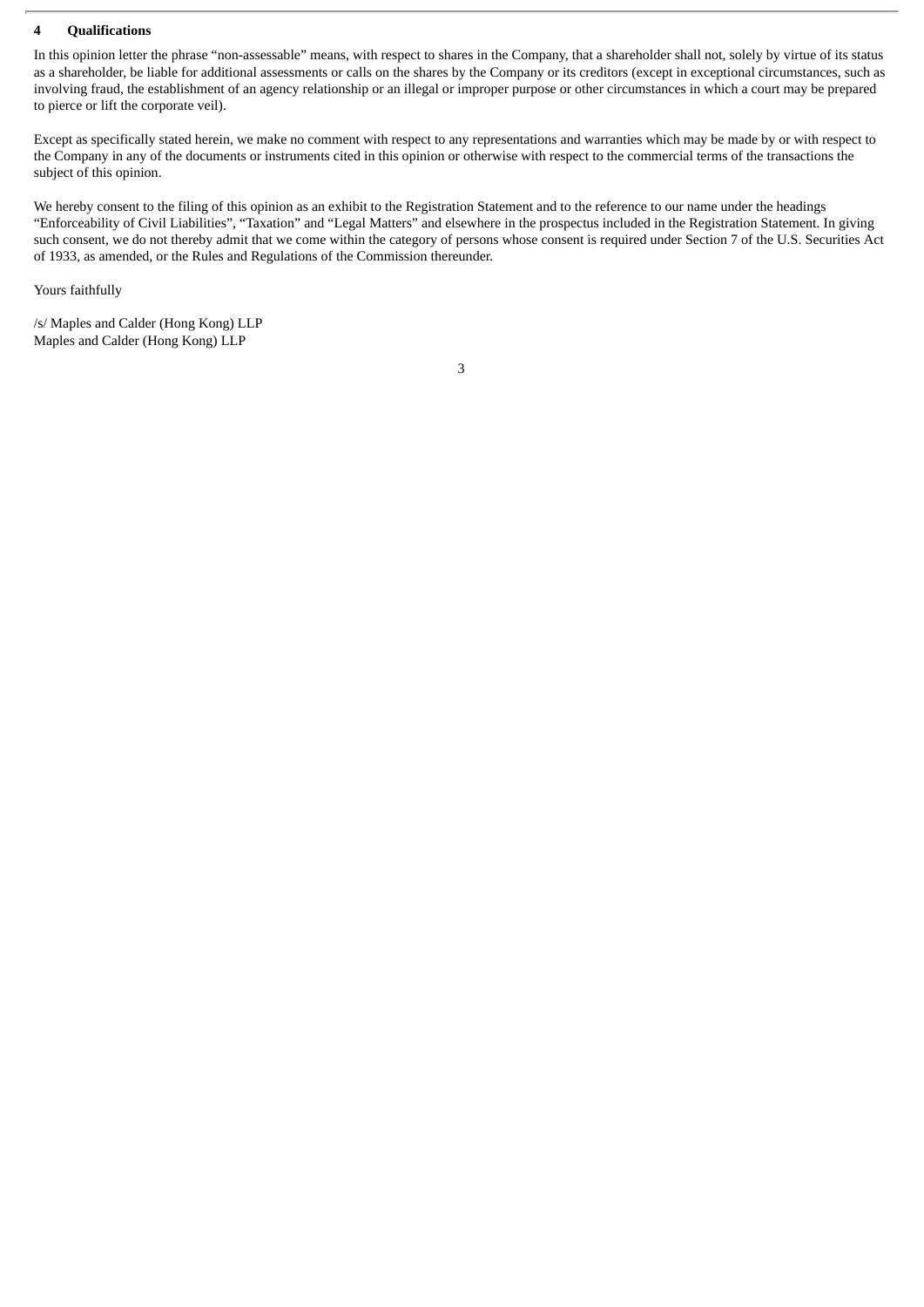**Director's Certificate**